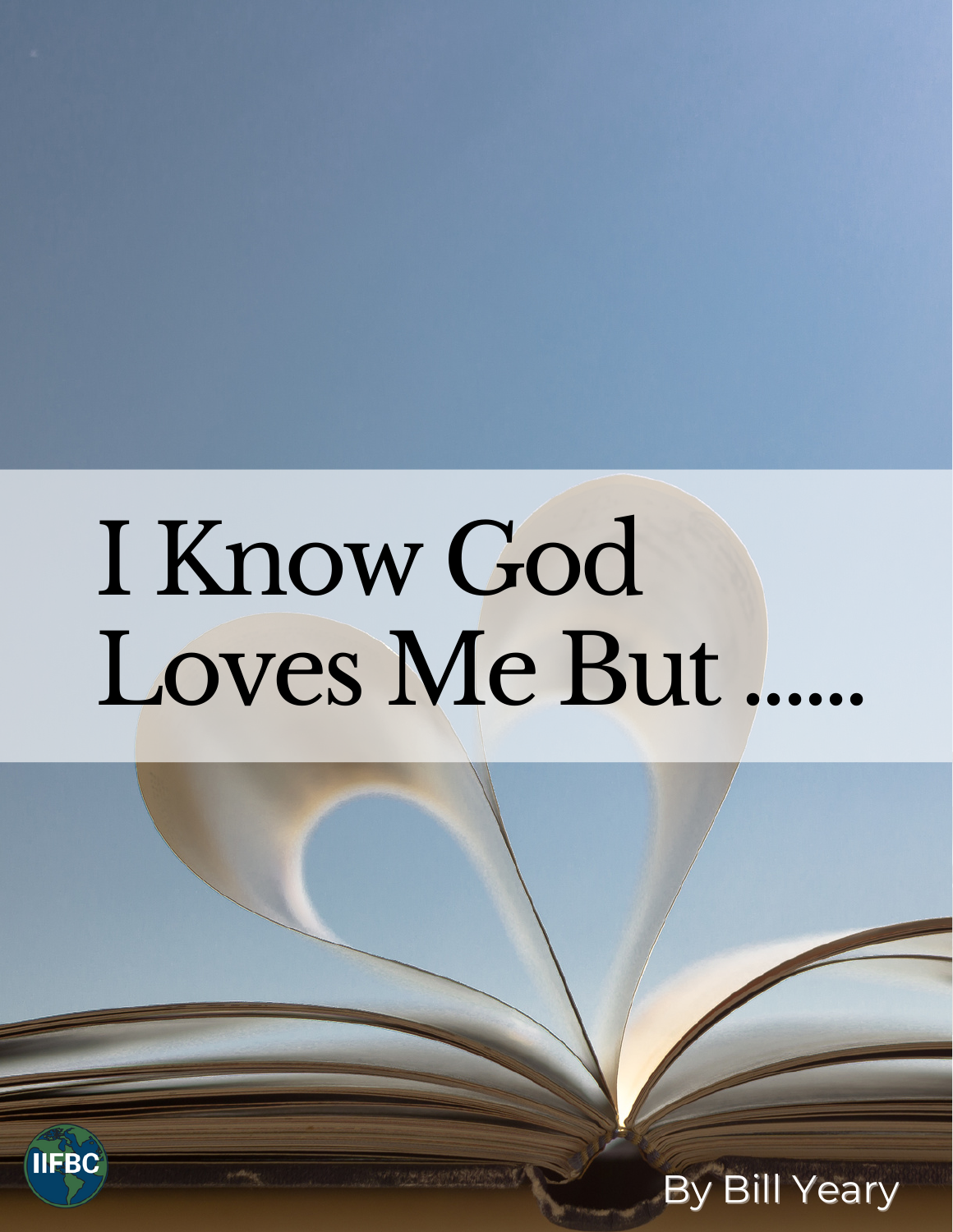## I Know God Loves Me But......

## By Bill Yeary

This material is intended to provide the reader with informational purposes only. Copyright © 2022, International Institute of Faith Based Counseling. All rights reserved. No part of this publication may be reproduced, stored, in a retrieval system or transmitted in any form by any means, electronic, mechanical, photocopying, recording, or otherwise, without prior written permission of Life Training Institute (International Institute of Faith Based Counseling), and its authors.

IIFBC is a credentialing organization with programs designed from biblical teachings and principles. Our Mission is to guide, education and train those who are called into counseling ministry. Click here to check out our school and browse our courses at [IIFBC-SCHOOL.COM](https://www.iifbc-school.com/)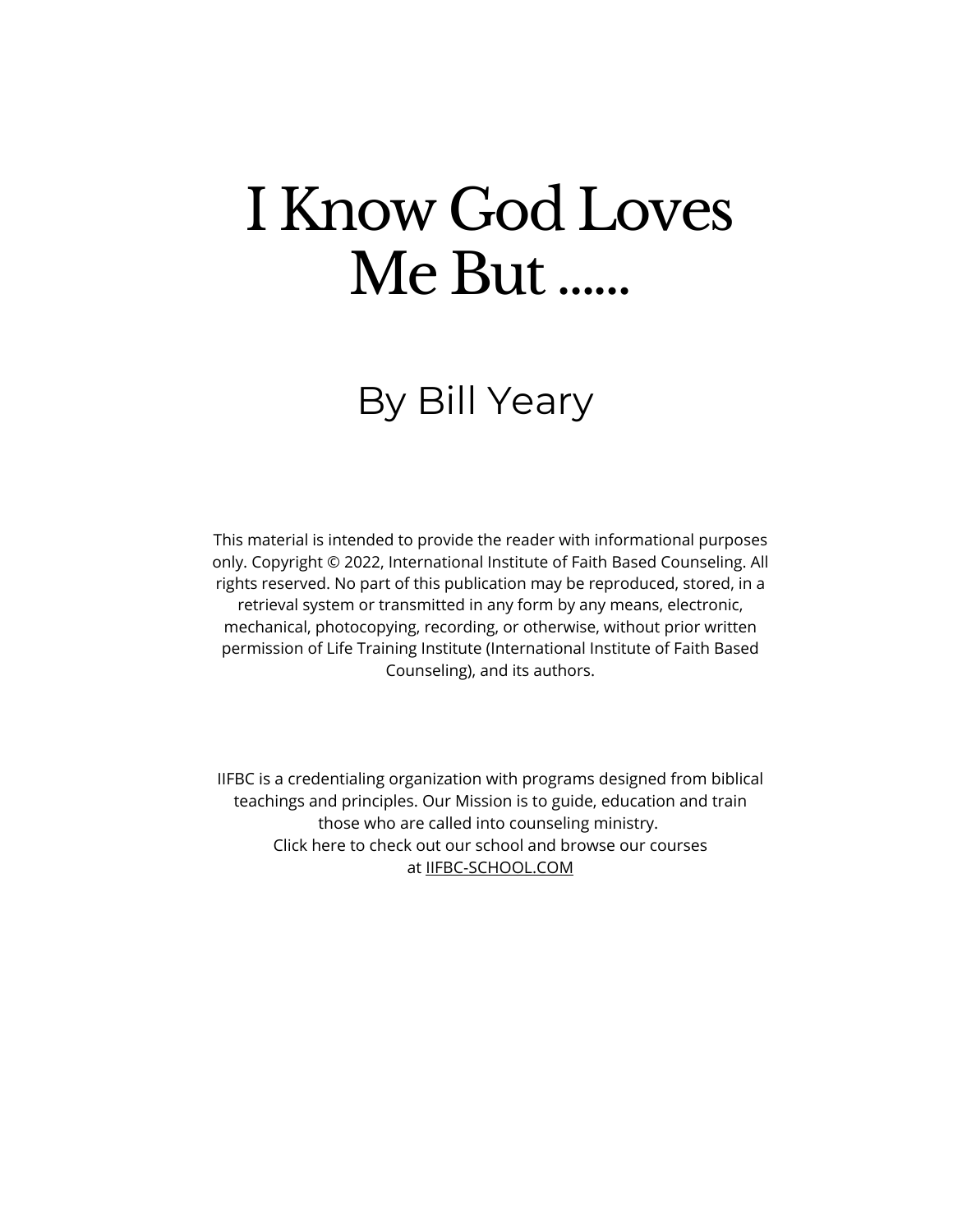## **I Know God Loves Me But…** By Bill Yeary

Have you struggled with any of these types of questions?

- I know that God loves me, but why is it that I have a hard time being intimate and feeling close to Him?
- Why is it that I am afraid of giving myself completely to the Lord?
- I know God has forgiven me, but why do I still feel like there is something wrong that keeps me from Him?
- Why is it that I never seem to feel good enough to receive God's love?
- A lot of times I feel like I need to do something spiritual like read my Bible so that God will answer my prayers.
- A thought that continually troubles me is that if I do something wrong God is going to punish me.

Everyone has struggled with receiving God's love, but some never seem to grow past it. Some live years feeling crippled and unable to go on with the Lord even though they try to be a strong Christian. And what is the result of not being able to receive the all forgiving love of God into our heart? We never seem to find that closeness or intimacy needed to go on with the Lord. And thus, we continually have a hard time with forgiveness and loving others unconditionally. You can't give what you do not have.

As Christians we acknowledge the truth that God gave His Son to have us, that He accepts us just as we are, that He loves us unconditionally with all of His heart, and that He will never forsake us.

• *Romans 8:38 For I am convinced that neither death, nor life, nor angels, nor principalities, nor things present, nor things to come, nor powers, 39 nor height, nor depth, nor any other created thing, will be able to separate us from the love of God, which is in Christ Jesus our Lord.*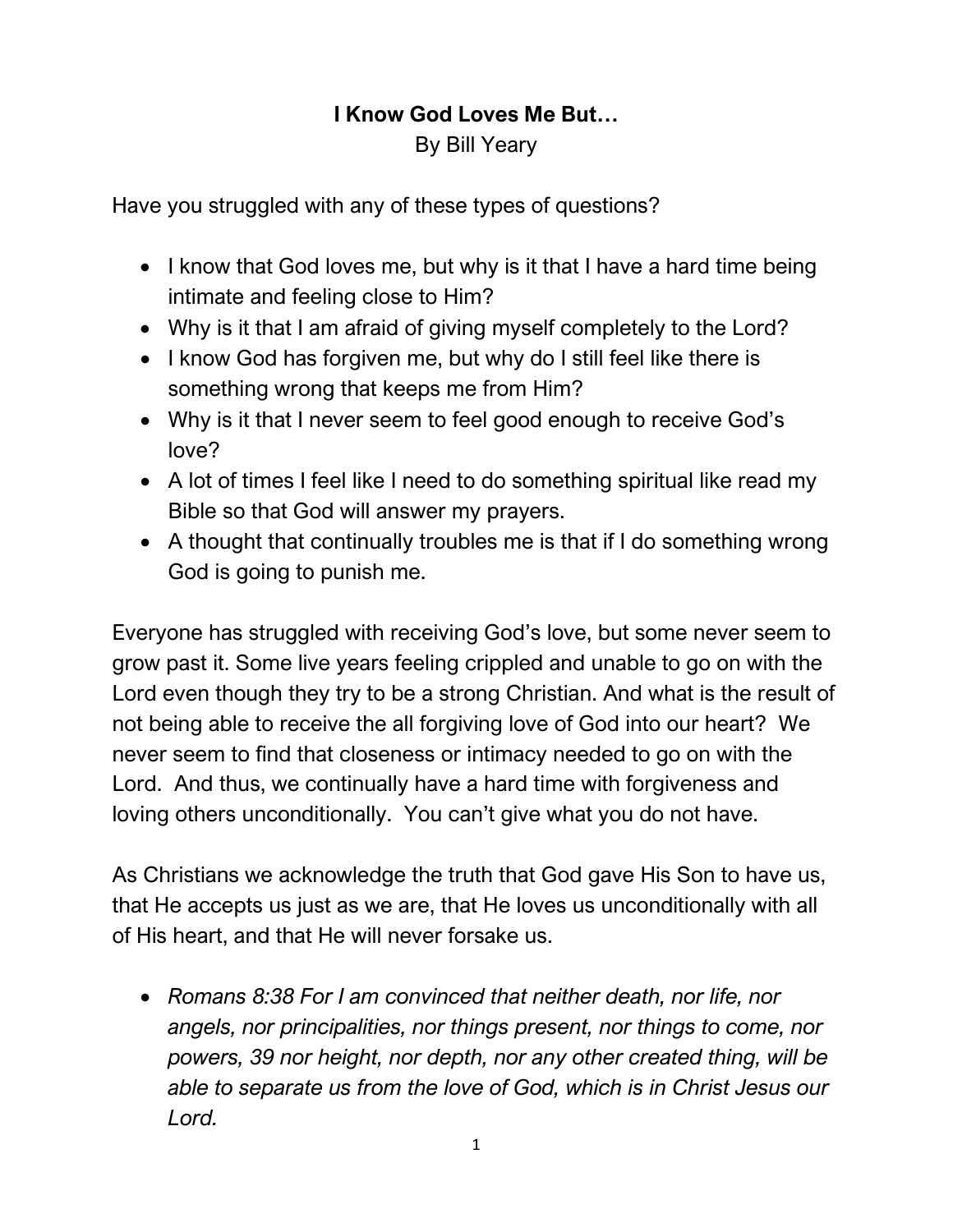The scripture is inclusive that there isn't much that can separate us from the Love of God. But the one thing not mentioned is yourself. So why would we not allow ourselves to embrace the love of God into our heart? Mostly it is because of shame and fear.

Shame is the dishonor that we feel and think about ourselves. If not resolved, it becomes an emotional and mental stronghold intertwined into the feelings and thought processes that we have about ourselves. When we identify with shame as the person we are, it defiles our spirit.

- 1. Shame is an identity that we accepted from the hands and/or words of another stemming from their anger or abuse.
- 2. Shame can come from not feeling loved, which is rejection.
- 3. Shame can come from "not being good enough" to live up to the expectations of the one(s) that we needed approval and affirmation from.
- 4. Shame can also be an identity we came into agreement with because of the sinful things we have done and also where we didn't meet our own self-imposed standards of acceptance.

Shame-based living is not forgiving and accepting yourself on God's terms. Living in shame as a Christian is a method to punish yourself. It is the subconscious thought process that if I debase yourself, I will eventually be worthy enough to allow myself to accept His love. Shame becomes selfrejection and performance-based behavior. Shame is not affording yourself mercy and forgiveness which is basically a form of pride. When we won't let go of the old identity, we are still choosing our way over His. That is pride, and it keeps us from embracing the love of God into our hearts to be free.

Fear in relationships is not being able to trust because we have been hurt or betrayed. Many times these are the hurts we experienced as children. When childhood misunderstandings, feelings, and fearful thoughts are not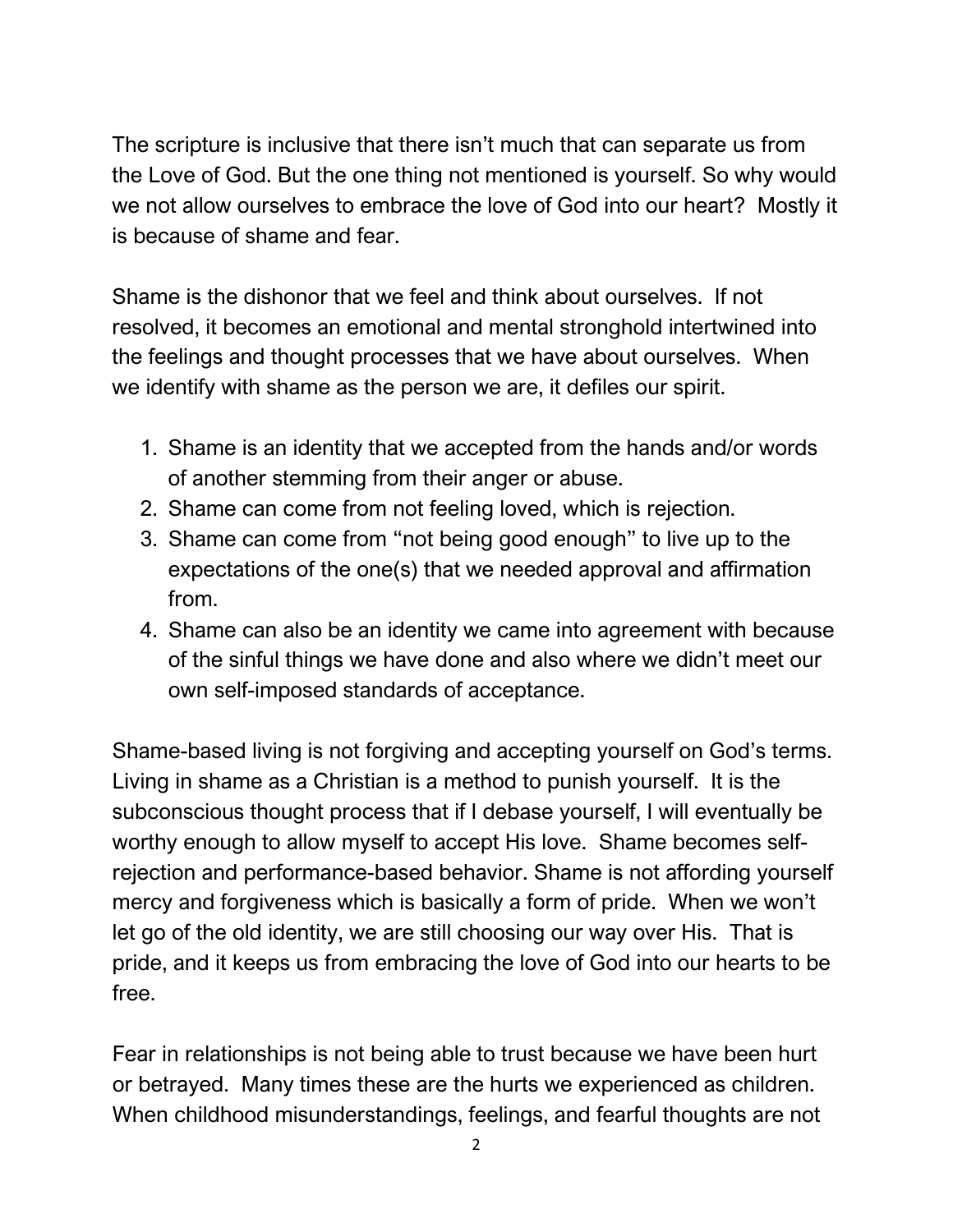resolved, they can become adult issues. Fear of failure, fear of rejection, fear of being shamed, fear of success (responsibility), fear of being hurt, fear of being unwanted, fear of anger; all of these can become an iniquity or defilement in our subconscious, which is a stronghold in our spirit. Everyone has to deal with fear growing up and even as adults we continually have to fight fear. But when it is debilitating or it always seems to be in our thoughts or nighttime dreams, that is trauma or terror.

- *Prov 3:25 Do not be afraid of sudden terror, nor of trouble from the wicked when it comes;*
- *Isa 54:14 In righteousness you shall be established; you shall be far from oppression, for you shall not fear; and from terror, for it shall not come near you.*

When we are afraid, we want to protect ourselves. We avoid making new friends, we limit our goals, and we avoid new experiences; but we also build walls to protect our heart. The walls we build are meant to keep the fearful things out, but the same walls also keep the love of God and the love of others from getting in. Thus, we become a captive due to fear and the walls we build block out love and our freedom. Our heart hides behind the walls and keeps out the love of God that casts out fear. And when fearbased trauma (terror) cripples our ability to trust God, that is called unbelief. And unbelief keeps us from embracing the love of God into our hearts to be free.

- *Rom 4:20 He did not waver at the promise of God through unbelief, but was strengthened in faith, giving glory to God,*
- *Heb 3:12 Beware, brethren, lest there be in any of you an evil heart of unbelief in departing from the living God;*
- *Heb 3:19 So we see that they could not enter in because of unbelief.*

Living with crippling fear is living without grace. Grace is the ability to trust God with your heart. Grace is the courage to become vulnerable. Grace is the ability to believe and trust beyond your fears.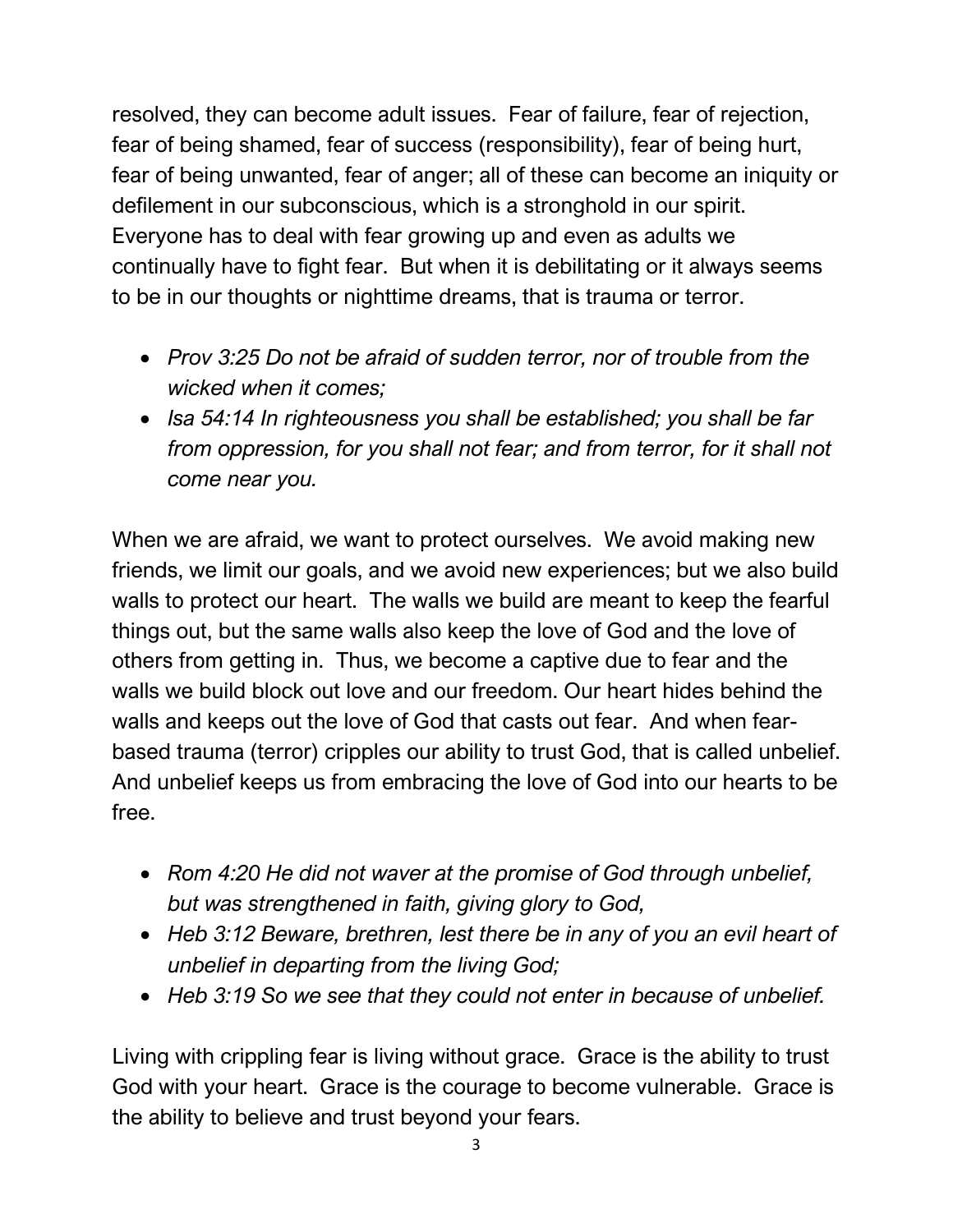• *Eph 2:8 For by grace you have been saved through faith, and that not of yourselves; it is the gift of God,*

Shame and fear are partners, and they work together. Shame prompts fear to react, and fear responds to shame. Fear builds the walls for which shame hides. When these work together, our hearts cry out to be loved, but pride does not want to let go of shame, and unbelief will not let go of fear of being hurt. But affection requires trust.

- *Eph 3:17 so that Christ may dwell in your hearts through faith; and that you, being rooted and grounded in love,*
- *Isa 54:4 "Do not fear, for you will not be ashamed; neither be disgraced, for you will not be put to shame; for you will forget the shame of your youth, and will not remember the reproach of your widowhood anymore.*

If you are unable to receive His love, you will look to others to love you and to meet your needs. Expectations give place to resentment when that person is not able to meet your needs. Resentment and disappointment lead to anger and eventually becomes bitterness. It is not that we shouldn't communicate our needs with our loved ones, but that we shouldn't put those expectations upon them. We should look to God first and foremost to meet our needs, and we need to be responsible to share our hearts with the ones that really do care for us.

To overcome we have to acknowledge the truth about ourselves, take responsibility for our part for allowing this to continue even if we were the victim, and then decide to come out of agreement with the lies and the feelings we have justified. This is called being honest with yourself, owning up, and deciding to walk in a new reality.

Heart sins are cleansed by heart confession and repentance (coming out of agreement). But we must also renew the spirit of our mind by abiding in